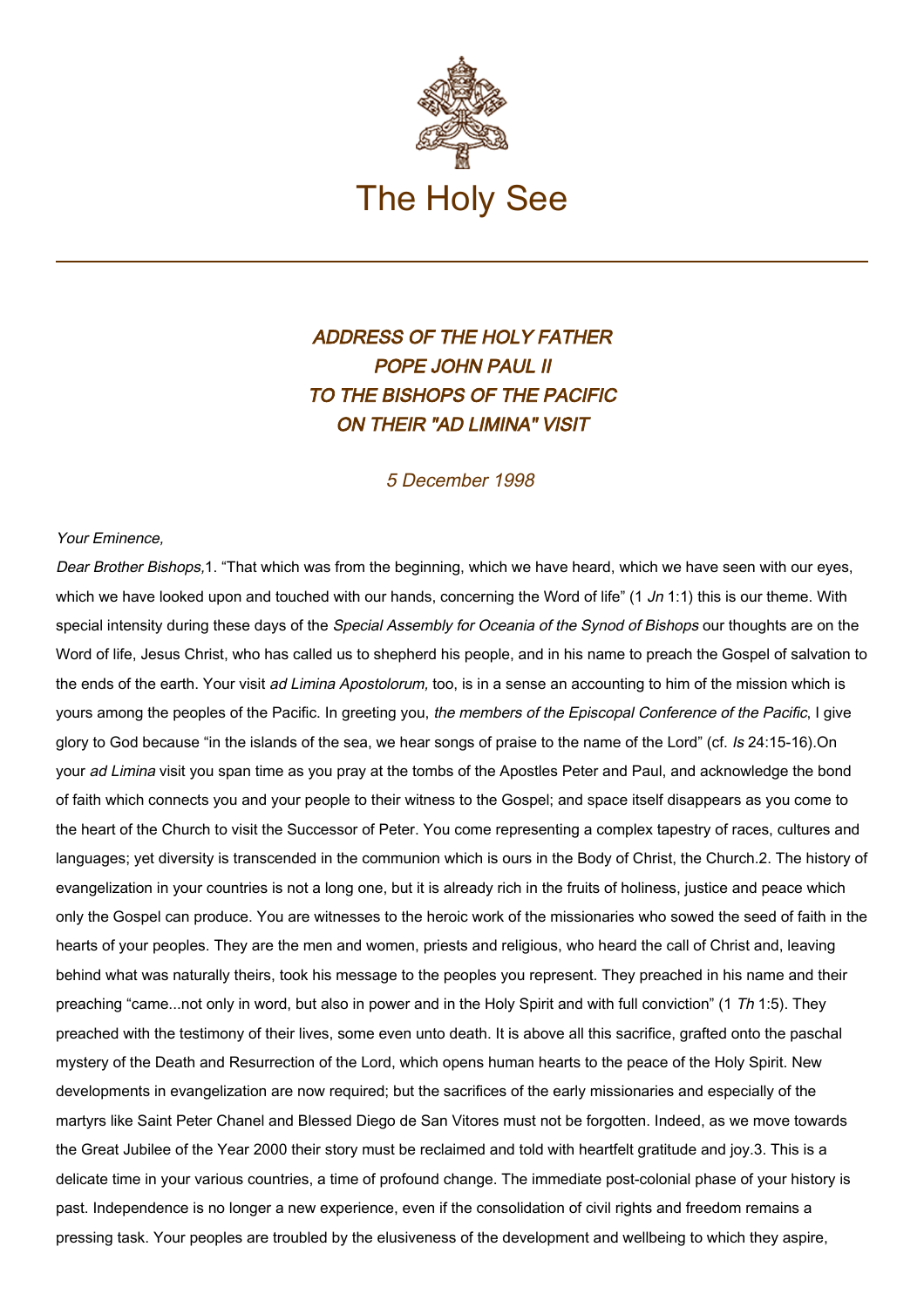especially now that in the Asia-Pacific region there has appeared unexpected economic and even political instability. There was a time when the seas kept your societies very much to themselves, but eventually those same seas became the highways bringing other cultures, which have now merged with your own. The rapid development of communications is leading to a process of cultural globalization which is already having a great impact upon your societies. Some effects are positive, but others are certainly negative. In such a situation the Pastors of the Church must be wise in their discernment and courageous in their decisions.It is paradoxical that the process of greater unification which globalization promises sometimes leads to greater disunity and alienation. Instead of fostering a spirit of co-operation and solidarity, it can engender an attitude of "sauve qui peut" both within nations and between them. This can mean the exploitation of weaker nations by stronger ones; it can mean corruption which divides leaders from the people whom they are supposed to serve; it can ignite conflict between diverging interests in a way which makes it impossible to order society on the basis of the common good. The voice of the Bishops must be clearly heard in favour of the spirit of co-operation and solidarity which alone can ensure the well-being of your peoples. For the Church in the Pacific nations today no task is more necessary than the new evangelization required to meet the needs of present fast changing circumstances. The new evangelization is the next phase of the *plantatio Ecclesiae* in your islands, and it calls for the Gospel to be preached in ways that are new in ardour, methods and expression (cf. [Veritatis splendor](http://www.vatican.va/edocs/ENG0222/_INDEX.HTM), n. 106). It is not that the ways of the first missionaries were misconceived: on the contrary, in their time they were magnificently conceived and implemented. But the changing scene which you now face brings new challenges, and this will demand no less imagination and courage than was shown by the early missionaries. The task may be daunting, dear Brothers, but "he who calls you is faithful and he will accomplish it" (1 Thes 5:24).4. Evangelization calls for leadership, which in the first phase of its history in your lands was provided by the missionaries. Yet that will not be the case in this new phase. As Successors of the Apostles, the Bishops remain the prime agents of evangelization; and your closest collaborators are the priests and religious, both missionary and those locally born whom God calls within your own communities. Lay people too are ever more ready to play a decisive role in this new phase of evangelization, responding to their particular vocation within the context of the polyphonic and hierarchical nature of the Church. I wish then to reflect with you briefly upon some aspects of the relationship between Bishops, priests and lay people. The Bishop's role as prime agent of evangelization makes him the first servant of communion. This service has many implications, but none as immediately important as that of strengthening the bonds of grace, co-operation and friendship between the Bishop and his priests. This can be difficult, given that amidst the daily administration of Dioceses and parishes it is not always easy to find the time and energy which the building of communion requires. Yet it is essential that such time and energy be found. In some cultures, traditional customs and modes of leadership can influence the exercise of leadership by the Bishop, tending to make him a remote figure rather than the father who is always willing and able to listen to his priests and people. Sometimes, if necessary, the Bishop's leadership has to be exercised in ways that are counter-cultural, on the clear understanding so important for the new evangelization — that inculturation of the faith does not mean absolutizing any culture to the point where no element of it can be questioned or tempered.5. Modes of leadership which stress privilege rather than service always create problems in the relationship between priests and lay people. This is why it is important that seminaries and houses of formation should teach a way of leadership which is wholly geared to service and which fills the candidates with the same zeal to preach the Gospel which we see in the early missionaries. This will demand a thorough induction into the spirituality of the Cross, the total giving of self which is learned only with difficulty, but without which priestly ministry becomes a form of self-service and self-glorification. In their years of preparation, candidates for ordination need to grasp the truth that this self-emptying is the only way to a truly satisfying priestly life, indeed that it is the essential condition for abiding joy in their lives. Without it, priestly life can turn sour and unsatisfying, opening the way

 $\mathfrak{p}$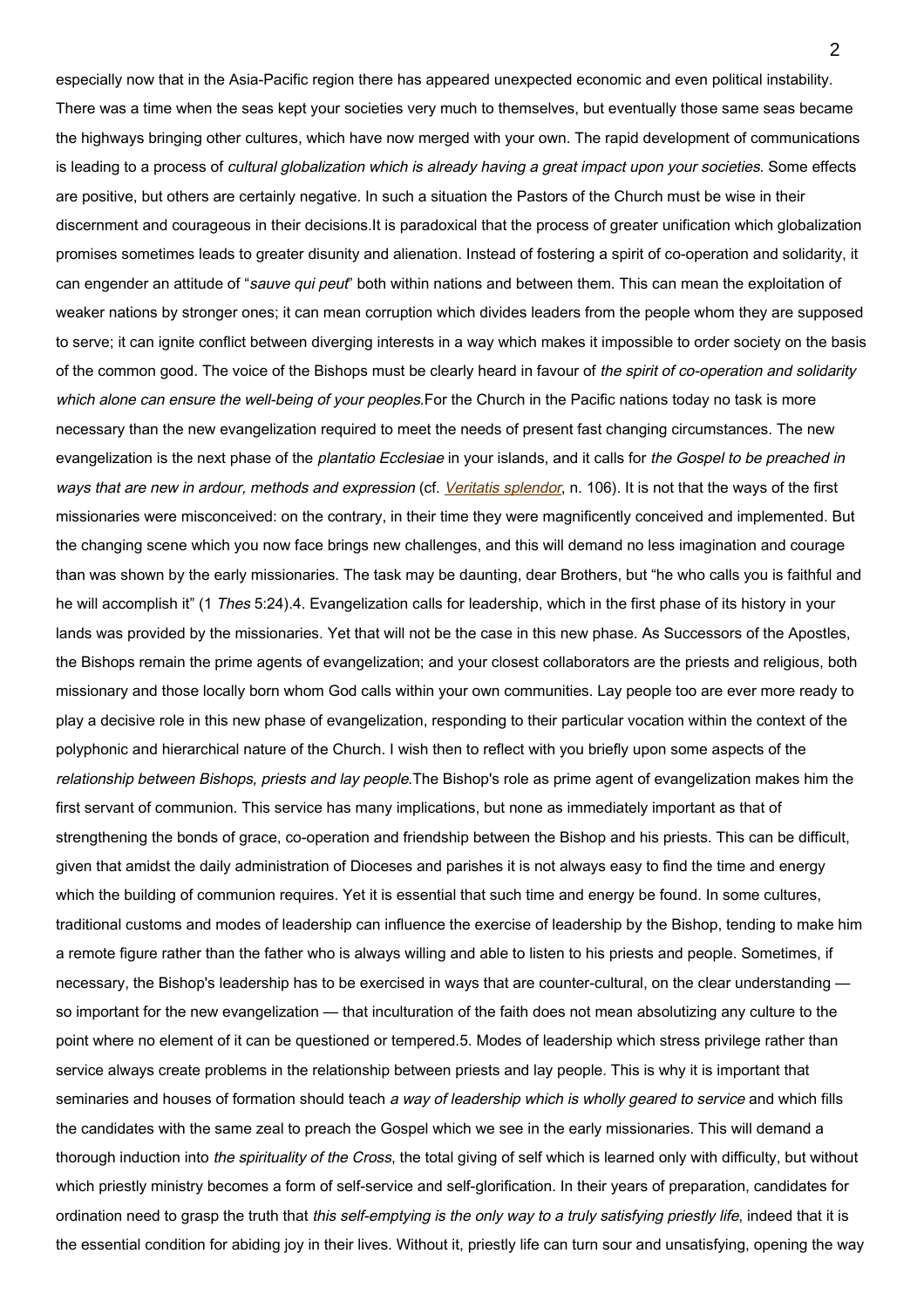to destructive modes of behaviour. It is a sign of hope that in your part of the world at the moment there is a good number of vocations; and it is vital that these candidates be trained to be true servants of Christ and the Church, who know how to work in harmony and obedience with the Bishop and in close collaboration with religious and the lay faithful.6. Increasingly in recent years lay people have assumed greater responsibility within the Church community. This is not just because priests are not always available; it is the work of the Holy Spirit. Yet at times lay responsibility has been stressed in a way that sets it in opposition to priestly ministry. The truth is that priestly leadership and lay responsibility are complementary: where lay responsibility is rightly exercised, the priest's ministry emerges in all its richness, and vice versa. The two vocations need to be carefully distinguished, not separated, so that they may work together in the deep harmony which the God-given nature of the Church presumes. Priestly vocations flourish in situations where priests and lay people work together in mutually enriching ways.At a time of radical change, with all the uncertainty it brings, it is more important than ever for the Church to prepare lay men and women to assume roles of leadership in society which work in favour of the common good (cf. [Christifideles Laici](https://www.vatican.va/content/john-paul-ii/en/apost_exhortations/documents/hf_jp-ii_exh_30121988_christifideles-laici.html), 42-43). Your particular Churches are increasingly blessed with lay men and women who take an active part in the liturgy, in catechesis and other forms of Christian service. This is a cause of great satisfaction, but it is not enough. The specifically lay contribution to the work of the Gospel must reach out to embrace those vast areas of human life and culture which lie beyond the community of the Church in an ever more secularized society. Especially since the Second Vatican Council, the Magisterium has stressed consistently the secular charism of the lay vocation (cf. [Lumen Gentium](http://localhost/archive/hist_councils/ii_vatican_council/documents/vat-ii_const_19641121_lumen-gentium_en.html), 31; [Evangelii Nuntiandi](https://www.vatican.va/content/paul-vi/en/apost_exhortations/documents/hf_p-vi_exh_19751208_evangelii-nuntiandi.html), 70; [Christifideles Laici](https://www.vatican.va/content/john-paul-ii/en/apost_exhortations/documents/hf_jp-ii_exh_30121988_christifideles-laici.html), 17). This means that the chief arena for the evangelizing work of lay people is the secular world of family, workplace, politics, culture, professional and intellectual life. How effectively they perform this work in these areas will in large part determine how effective the new phase of evangelization of the Pacific will be.To equip lay people for this task will demand concerted attention to the theology of the lay vocation and to the social teaching of the Church, especially to those values and principles which shape the Catholic understanding of the natural law and the common good. All Christians should have an unassailable sense of the supreme value of human life, the inalienable dignity of the human person and the unique importance of the family as the basic cell of society. The abandonment of these moral points of reference is the core of a destructive secularization. And because they are abandoned only when God is excluded from the world and from human hearts, lay people need to be taught a way of prayer which opens them more and more to the mystery of God's loving providence in every aspect of life. A great effort is also needed in the area of education, with all the educational institutions of your particular Churches contributing to the Christian formation of young people. Such an education, far from aggravating the erosion of what is good in the traditional ways of your societies, will enhance the values which these ways embody and will lead to that convergence of Pacific traditions and Catholic teaching which the inculturation of the Gospel requires.7. The Churches over which you preside in the love of Christ are part of the world of Oceania, a name which suggests that it is water – the vast expanse of the Pacific Ocean – which has determined your history and your culture. But it is water of a different kind – the waters of Baptism – which reveal your identity at a deeper level. The Christians of the Pacific have been buried with Christ in Baptism and raised with him to newness of life (cf. Rom 6:4). May the Holy Spirit move anew over the deep of your hearts, dear Brothers, and over the hearts of your people, so that in celebrating the Great Jubilee of the Year 2000 and entering the new millennium the whole Church throughout the Pacific "will set forth upon the ocean of light which is the Trinity" ([Letter to Priests 1998](https://www.vatican.va/content/john-paul-ii/en/letters/documents/hf_jp-ii_let_31031998_priests.html), 7). The spiritual renewal which should accompany the Jubilee will bring the energies needed for the evangelizing and missionary task before you, for the apostolate of catechesis and Christian formation, for the defence of human life and dignity, and for the application of Catholic social teaching to political, economic and cultural issues. May Mary, Star of the Sea and Star of Evangelization, lead you safely to the haven where "night will be no more, nor will there be need for lamp or sun, for the Lord God shall be the light" (Rev 22:5).

3